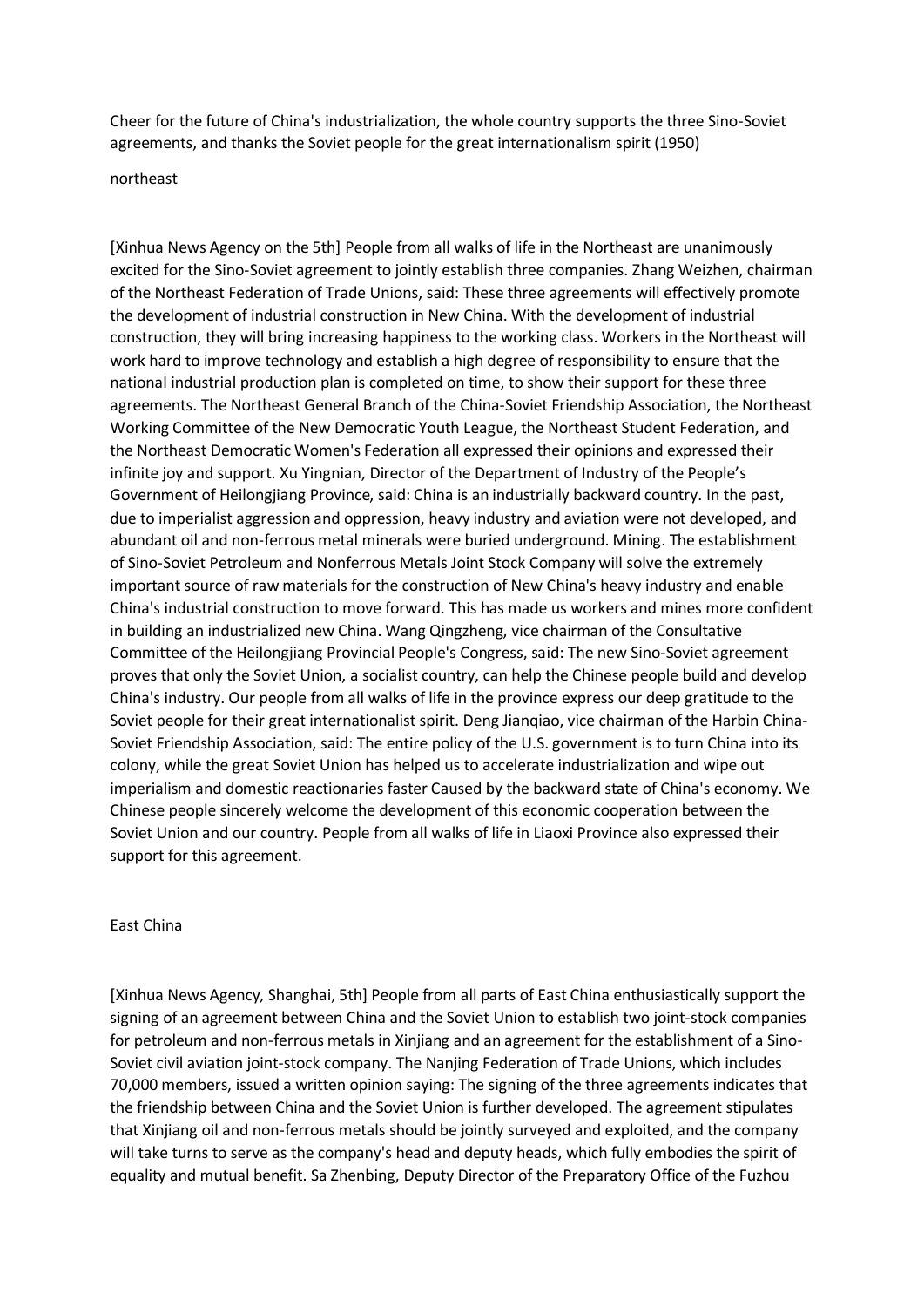Branch of the China-Soviet Friendship Association, said: With the correct leadership of the People's Government and the assistance of Soviet friendship, the underground rich deposits in Xinjiang, China's largest province, can now be exploited to supply the country's industrial construction needs. used. Wu Liangjie, director of the preparatory committee of the Fujian Federation of Trade Unions, said: These three agreements have inspired the Fujian working class to fight more closely against blockades and bombings, support the People's Liberation Army in cross-sea operations, eliminate remnants, and jointly carry out industrial construction. Gu Dehuan, Director of the Department of Industry and Mines of the People's Government of Zhejiang Province, said: This agreement on equal rights and joint shares for the development of China's basic industries is in full compliance with the interests of the people of China and the Soviet Union, and is particularly conducive to China's industrialization. Cooperation, it is completely impossible for us in China to set up such a large-scale oil and non-ferrous metal mining work in the difficult period when the whole country has just been liberated and the war has not completely ended. Shi Jingtang, vice president of the Xuzhou branch of the China-Soviet Friendship Association, said: The establishment of the three companies will help the construction of a new democratic economy and will shorten the process of China's industrialization. Xia Zhengnong, chairman of the Jinan branch of the China-Soviet Friendship Association, said: These three agreements have dealt another major blow to US imperialism, telling them: The friendship between China and the Soviet Union is unbreakable! The Qingdao Municipal Democratic Women's Federation Preparatory Committee issued a written opinion saying: The signing of the new agreement marks the increasingly close unity of the Chinese and Soviet people. The person in charge of the preparatory committee of the city's Federation of Industry and Commerce believes that these agreements are another strong guarantee for the rapid development of China's industry.

## Central South

[Xinhua News Agency, Hankou, 5th] People from all walks of life in the Central South District unanimously enthusiastically support the signing of the three agreements on the joint establishment of petroleum, non-ferrous metals and civil airlines. Wu Zili, Deputy Minister of Communications of the Central-South African Military and Political Committee, praised the Sino-Soviet joint operation of civil airlines as a new era in China's aviation industry. Zhou Qide, manager of Huazhong Petroleum Company, pointed out: In the past, during the rule of the Kuomintang reactionaries, China's oil market was completely monopolized and controlled by the United States and the United Kingdom, and used it to extract a lot of money from China. In the future, with the assistance of the brotherhood of the Soviet Union, China's oil industry will be able to obtain conditions for full development. Industrialist Mao Bosheng believes that the exploitation of petroleum and non-ferrous metals will accelerate the realization of industrialization in China. The Hubei Province China-Soviet Friendship Association issued a written statement supporting these agreements and issued notices to the branches, calling for immediate and extensive propaganda to smash the shameless rumors of imperialism and reactionaries, and to break the suspicion of some people. People from all walks of life in Kaifeng in Henan and Nanchang in Jiangxi compared the assistance of socialist countries to China with the destruction and oppression of China by imperialist countries, and pointed out the great significance of these agreements. Fu Fochen, an industrial and commercial person in Kaifeng City, said: With the enthusiastic assistance of the great Soviet Union, China will completely get rid of all imperialist oppression. Looking back at all the mining industries co-organized with imperialist countries in the history of China, they have all suffered imperialist capture. For example, the Jiaozuo Coal Mine in Henan Province had absorbed most of its profits under the control of the United